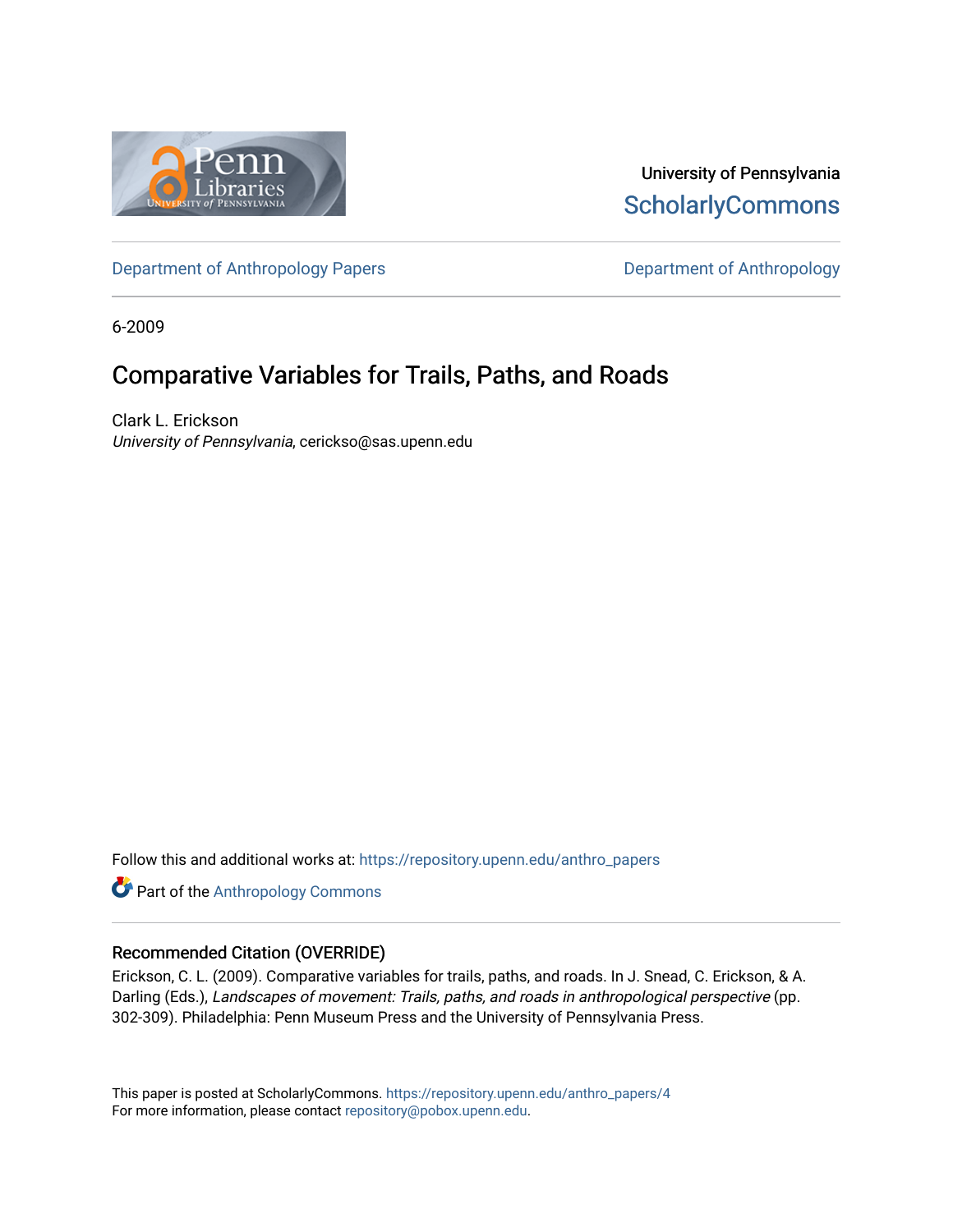# Comparative Variables for Trails, Paths, and Roads

### Disciplines

Anthropology | Social and Behavioral Sciences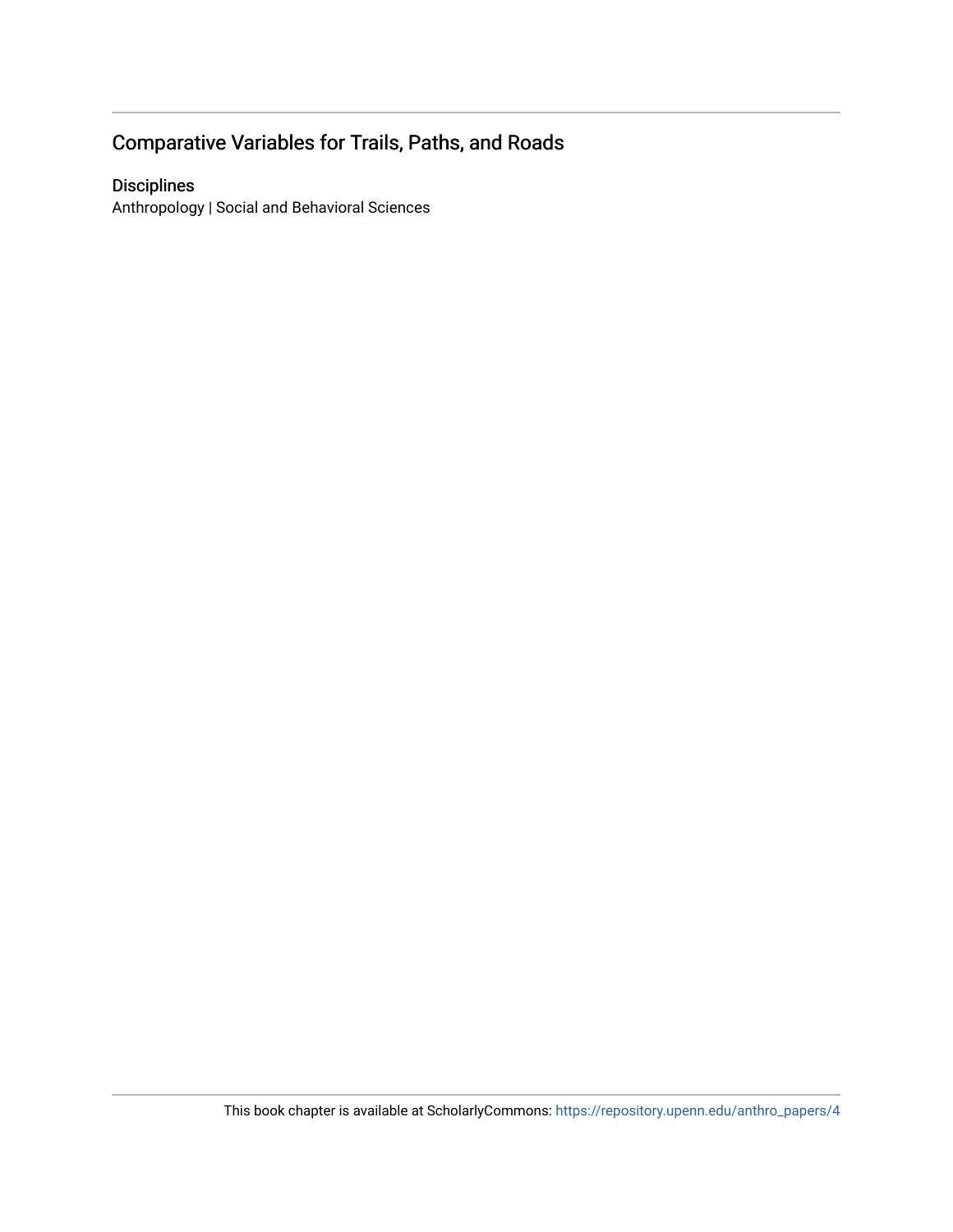# LANDSCAPES *of* MOVEMENT

Trails, Paths, and Roads in Anthropological Perspective

EDITED BY

James E. Snead Clark L. Erickson J. Andrew Darling

#### University of Pennsylvania Museum of Archaeology and Anthropology Philadelphia 2009

# Appendix 2

*Comparative Variables for Trails, Paths, and Roads*

I n the course of the conference, the participants agreed to key variables defininglandscapes of movement in their individual studies for comparative purposes. The variables are:

- 1. Amount of construction/over what time
- 2. Technology of movement
- 3. Characteristics of terrain
- 4. Points/places of access (terminal points, resources, facilities, shrines)
- 5. Ownership / access/stewardship
- 6. Functions
- 7. Form/network organization
- 8. Scale
- 9. Meaning

The responses of the authors are provided below in chapter order.

*HOPI (ARIZONA/NEW MEXICO) .*

*T.]. Ferguson,* G. *Lennis Berlin, and Leigh]. Kuwanwisiwma*

Amount of construction/over what time

Hopi trails are generally unconstructed linear features. They are formed by use rather than engineered construction projects. There may be some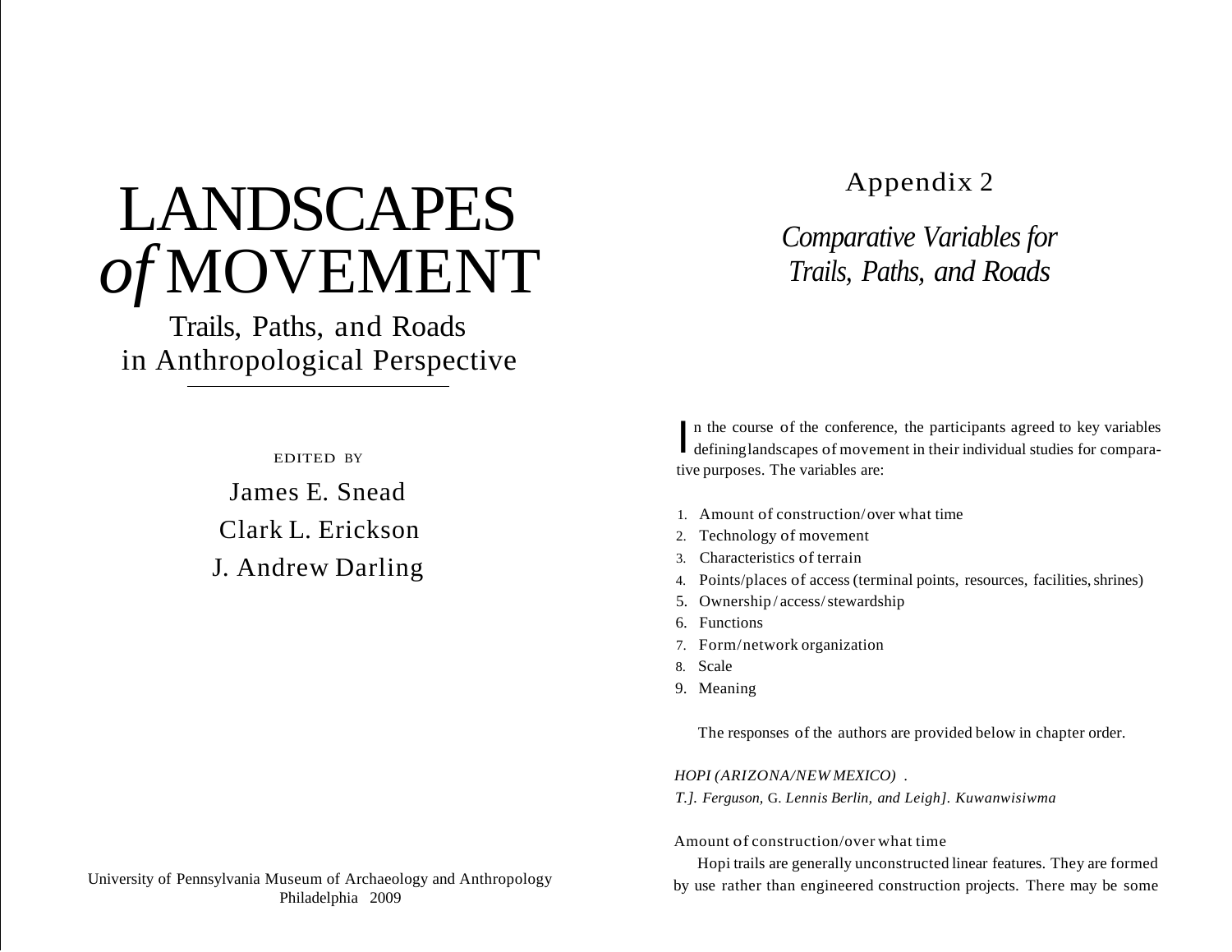#### Scale

The roadways themselves might be called "monumental" (up to 100 m wide and 2 m deep) as long as this is understood to be the unintended result of generations of traffic, rather than any sort of "materialization." The largest of the radial networks extend out to a radius of 5 km but most are around 3 km; thus the cultivated catchments are between 30  $km<sup>2</sup>$  and 80 km'. The scale of the entire network is immense; more than 1,700 km of roadways have been documented via CORONA satellite photographs (Ur 2003) with many more kilometers not yet mapped. The entire Upper Khabur basin was crisscrossed with sites and interconnecting roadways; the basin itself is 200 km EW and about 100 km NS, but the roadways spill over into the plains to the west and to the east, where they continue another 100 km to Nineveh (modern Mosul), Although impossible to prove the contemporaneity of all roadways, most of the EBA-articulated features probably were used simultaneously.

#### Meaning

Meaning is the most difficult aspect of EBA roadways. As nonconstructed features which formed over several centuries, roadways were not the material manifestation of, or symbolic of, any particular worldview or understanding of the cosmos (as in Mayan sacbeob), nor did they serve to project political or military power (as in the Inka and Roman roads). As in the Arenal case (Chapter 8, this volume), they may have ultimately been assigned meaning, but it is difficult to say what that would have been, given the proto-historic time period. As a product of a resilient pattern of land ownership, they may have come to be associated with unequal control over land, but this is pure speculation.

#### *BOLIVIANAMAZON (CAUSEWAYS-CANALS)*

*Clark* 1. *Erickson*

#### Amount of construction/over what time

The Major Causeways-Canals (Major CC) and Minor Causeways-Canals (Minor CC) of the Baures Hydraulic Complex (BHC) are tentatively mapped; thus, construction and maintenance labor of the features is estimated. Major CC are created by removing earth from adjacent canals to create a raised platform using digging sticks, shovels, baskets, and cloth.

Based on ethnographic analogy of construction of modern causeways and canals and experimental raised fields in the Bolivian Amazon, a single person can move 1 rn" per hour or 5 m' per day (5 hour day). Major CC vary in cross-section and length; thus, estimates of earth moved and labor costs in construction of individual CC are difficult. The Major CC total 475.909 linear km. If we assume that the causeways of Major CC are 4 m wide and 1 m tall, a total of 1,903,636 rrr' of earth was moved or a total of 1,903,636 person-hours or 380,727 person-days of labor were invested for the BHC.

The construction and maintenance costs of Minor CC or canoe paths of the San Martin Forest Island Complex are much lower than Major CC discussed above. Canoe paths required little effort, since poling or paddling a large dugout canoe repeatedly in the same location will produce a channel in the savanna. The straight trajectory of the Minor CC up to 2 km indicates more planning, design, and construction than today's informal canoe paths butstill much less than the Major CC. The Minor CC total 93.491 linear km. If we assume a channel of 50 em wide and 30 cm deep, a total of 14,023.65 m' of earth was moved for the creation of the Minor CC of the San Martin Hydraulic Complex, representing 14,023.65 person-hours or 2,805 persondays. The average labor for a single Minor CC is 16.5 person-days. A family of five could construct a single feature in a little over 3 days. Maintenance involves periodic removal of vegetation and sediments, although regular use keeps the channel free.

Due to their straightness, most Major CC were created in a single episode, although earthworks may have been enlarged through periodic maintenance and reconstruction.

A single corrected radiocarbon date from the base of a causeway in the BHC of 1615 BP probably indicates protohistoric construction and use. Pottery from ring-ditch sites and settlements suggests that the majority of the earthworks are late prehistoric in date and were used for 300-500 years.

#### Technology of movement

The widths of Major CC suggest that they were constructed for two-way traffic (heavily loaded canoes and human porters). Minor CC are smaller and shorter. In some cases, Minor CC are simply shallow depressions with little raised platform. Many Major CC were wider and taller than necessary to avoid floods and move bi-directional pedestrian and canoe traffic. Many Major and Minor CC are parallel and redundant.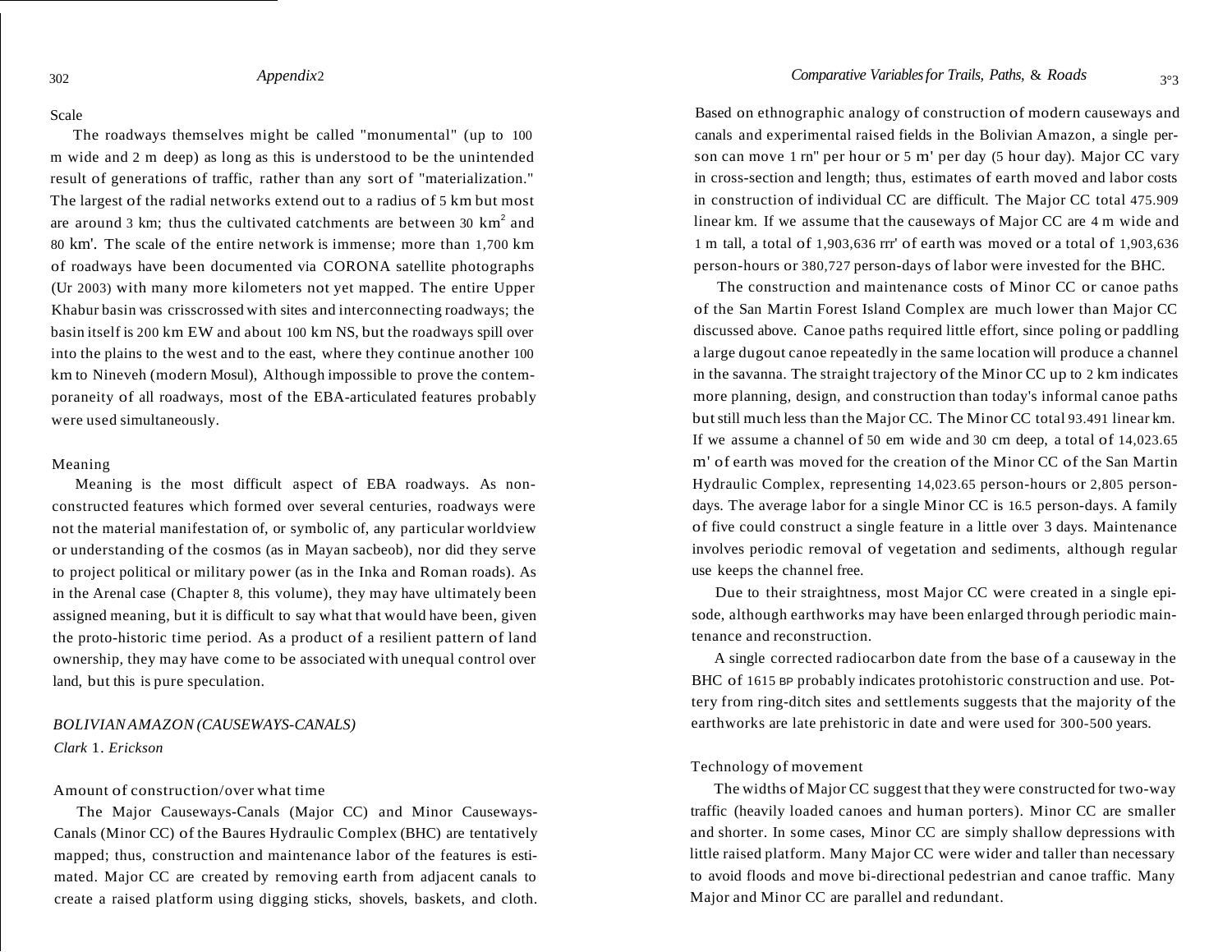#### Characteristics of terrain

The landscape consists of forest, savanna, wetlands, and earthworks. The forest occurs along rivers as gallery forest and in forest islands. Forest islands in the Baures region are natural formations. Savanna and wetlands are predominant. Because of the flat terrain, large areas of the savannas are inundated during the wet season. Forest islands tend to remain dry.

Earthworks such as causeways, canals, fish weirs, ponds, reservoirs, and ring-ditch sites alter the character and drainage of the BHC, in addition to providing enhanced resources, transportation, communication, and settlement locations.

#### Points/places of access

Individual Major and Minor CC generally begin and end on forest islands. Forest islands were locations of settlements, gardens, fields, agroforestry, and hunting. Most large forest islands have one or more ring-ditch sites which are interpreted as settlements, cemeteries, forts, central places, and temples. Most multiple Minor CC connect forest islands in close proximity. In many areas, causeways and canals overlap with fish weirs and enhance fish availability through water management.

Most Major and Minor CC rarely cross or intersect. When this happens, one usually bisects the other suggesting sequential construction and use. Individual causeways and canals are part of a larger integrated network within the BHC over 550 km'',

#### Ownership/access/stewardship

Minor CC (canoe paths) were built, maintained, and owned by pairs of individual families or multiple families living in hamlets on separate forest islands (although used by a larger spectrum of society). They represent the agency of individuals and small social groups by their scale, construction, location, destinations, numbers, and density.The features document repetitive movement. Although simple to construct, the straightness of the features indicates intentionality, planning, and design.

The Major CC represent a larger social realm of interaction, access, and ownership. Long, wide Major CC between adjacent forest islands probably were constructed and used by paired communities on separate forest islands.

#### Functions

The functions of the Major CC were transportation, communication, water management, and symbols of community pride. The Minor CC were smaller versions primarily used for local transportation and communication. Networks of causeways, canals, and natural waterways provided a means to move bulk staples and people and create local and regional interaction.

#### Form/network organization

The Baure are recognized as having urban-scale settlements, regional organization, powerful leaders, temples, forts, and large populations, and the term chiefdom has been applied to this society.

The network of Major CC of the BHC are regional (550 krrr'). Using Major CC, an individual could traverse the entire BHC. Individual Major CC are organized locally between adjacent forest islands. Most forest islands are connected to their neighbors by Major and MinorCC (1 to 7.5 km), A few larger forest, islands, assumed to be population and possibly political centers, have multiple radial Major CC, suggesting a weak hierarchy of center vs. hinterland. Major CC appear to be organized at the multicommunity level.

Most Minor CC are local in organization. All are straight. Because the majority of Minor CC connect nearby forest islands, the organization is beyond the individual. The density and number of Minor CC of the San Martin Forest Island Complex suggest interacting households or hamlets. Collectively, each forest island represented a community.

#### Scale

Major CC are found throughout the Bolivian Amazon and linked vast regions. The Major CC of the BHC cover an area of 550 krrr'. The surrounding area has few causeways and canals. The San Martin Forest Island Complex of 3-4 km<sup>2</sup> represents a small-scale landscape. Eleven Major CC connect forest islands of the complex and beyond over 4.6 km. The main cluster of 168 Minor CC over 3 km<sup>2</sup> represents a local landscape. The boundary of this particular study area is culturally, rather than arbitrarily defined by the patterning, direction, and presence-absence of the Minor CC. This complex of Minor CC represents the scale of interacting families living in hamlets, multiple families or lineages, and! or communities.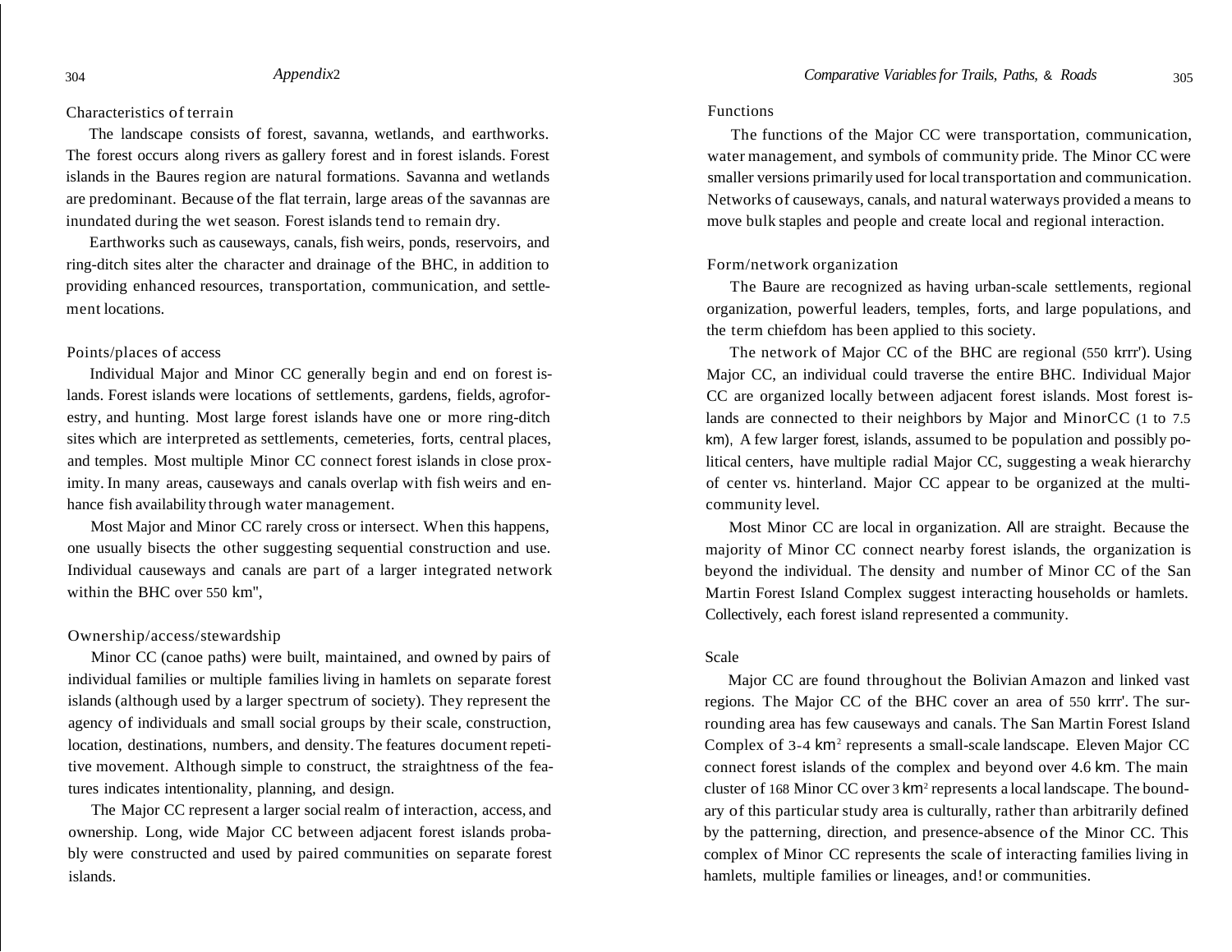#### Meaning

Based on the intent, design, scale, and over construction, the Major and Minor CC were public symbols of identity and pride. Some Major CC were probably a form of monumentality where large stone architecture was unknown. On the flat, open landscape, perfectly straight, long, wide elevated avenues, crossing which appear to reach the horizon, created an impressive experience for travelers. The obsession with straightness in the built environment also shows a concern with microcosm, axis mundi, and sacred alignments.

The Major and Minor CC mark who was connected socially and who was not, creating a map of organization and interaction.

#### *BOLIVIANAMAZON (EARTHWORKS) Clark* L. *Erickson and]ohn* H. *Walker*

#### Amount of construction/over what time

Precolumbian earthworks, including causeways, canals; raised fields, settlement mounds, fish weirs, and other structures are found throughout the Bolivian Amazon. We focus on an arbitrarily defined area of causeways, canals, and raised fields along the Middle Apere River of 12.77 knr'. The landscape of causeways, canals, and raised fields on the Middle Apere River is tightly integrated  $(23.93)$  linear km of causeways and  $12.77$  km<sup>2</sup> of raised fields). Raised fields with wavelengths of 5 m and platforms raised 0.5 m required movement of 125,000 m" of earth per krrr', or a total of 1,596,250 m" of earth.

Raised field experiments showed that farmers can move 0.5 rrf per person-hour. Using a 5-hour work-day, 6000 person-hours or 1200 persondays are required to built a 3-m-wide, t-m-tall, and t-krn-long causeway. Thus, the measured causeways on the Middle Apere River required 143,580 person-hours or 28,716 person-days to construct. The raised fields required 3,192,500person-hours, or 638,500 person-days to construct.

Radiocarbon dates show earthworks were constructed and maintained as landesque capital for *mote* than 2,000 years. The landscape was builtthrough accumulation of effort and infrastructure over this time. The organization of labor was within the capabilities of small communities. The integrated landscape probably involved collaboration between hamlets and communities. Although capable of managing large quantities of water, increasing crop production, and lowering risk, the precolumbian engineering was relatively simple.

#### Technology of movement

Causeways and canals had hydraulic and land-tenure functions for raised field agriculture. Some causeways and canals connect settlements, fields, rivers, and wetlands, suggesting that year-round transportation and communication were the primary functions. Canals would have extended the use of canoes into the dry season. One person can move a ton or more by canoe.

Although the technology was simple (moving earth from adjacent canals to create the raised road), most earthworks are long and straight implying intention and pride.

#### Characteristics of terrain

Relevant characteristics of the terrain include topography, hydrology, slope, and vegetation. The Bolivian Amazon is a low plain crossed by many rivers. These rivers deposit their sediments on forested levees, which gently slope (levee backslope) towards the low-lying wetlands between rivers. Microtopography determines which areas of the landscape are inundated or dry.

Most settlements and modern fields are located on the highest levees. Causeways, canals, and raised fields are generally found on the levee backslope where seasonal inundation occurs. The anthropogenic topography created by causeways and canals could manage water for raised fields and transportation by canoe and provide dry walking surfaces.

#### Points/places of access

The regularly spaced causeways and canals were oriented parallel or perpendicular to the course of the river. Some causeways and canals have settlements and mounds as terminal points; others connect a settlement with the river, wetlands, and raised fields. Some parallel to the river were shortcuts bypassing large meanders. The raised fields are integrated into the network of causeways and canals suggesting hydraulic and transportation functions.